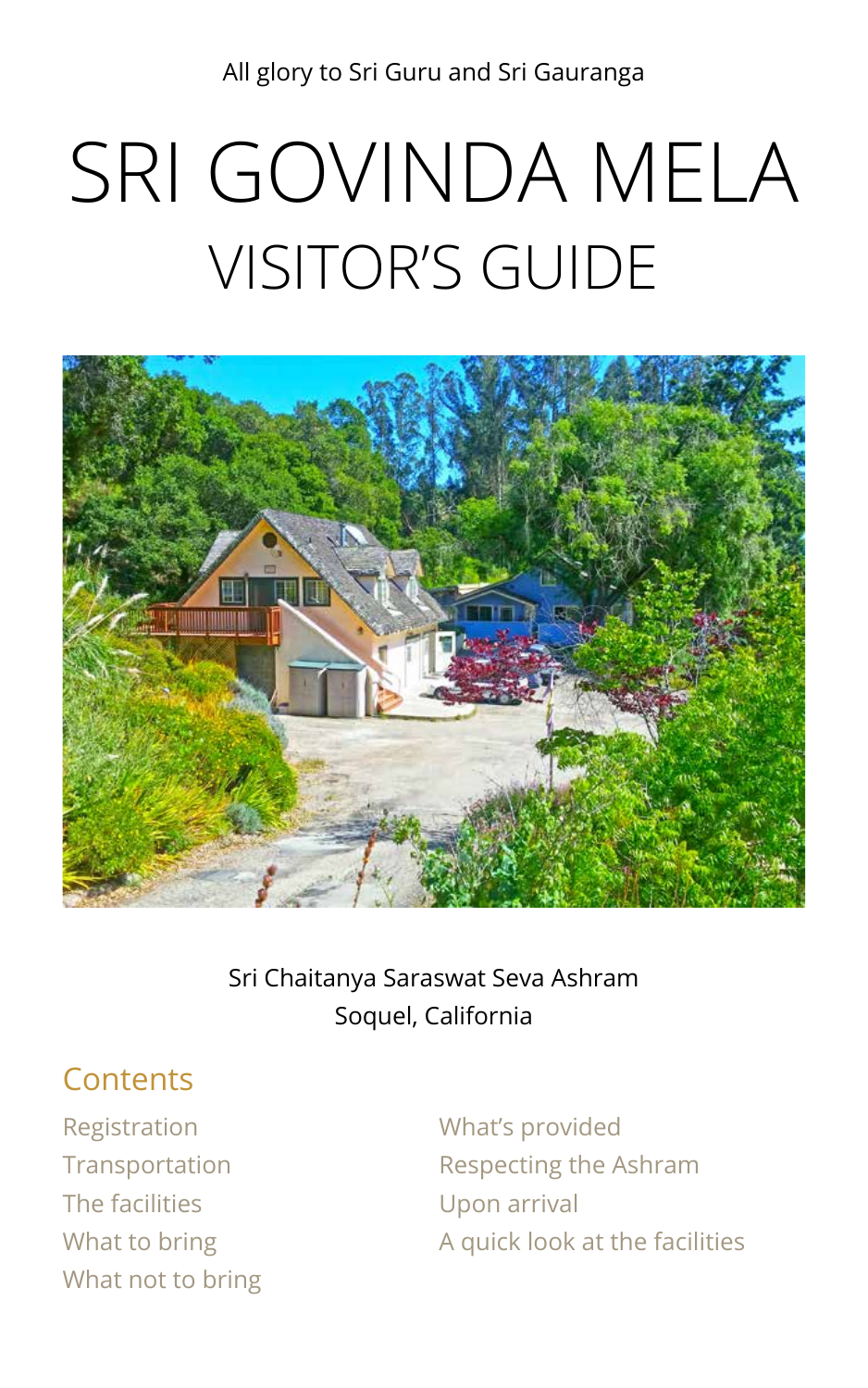# <span id="page-1-0"></span>Registration

Everyone interested in participating in Sri Govinda Mela is requested to register and confirm their participation at their earliest possible convenience.

To register, please visit our [registration page](https://premadharma.org/sri-govinda-mela-registration/) and complete the process as explained there.

The suggested donation for participation in the retreat is \$100 per person or \$200 per family. A deposit of \$20 is requested at the time of registration to confirm participation, and this will be credited to the full donation collected upon arrival at the retreat. If at any time prior to the retreat you wish to cancel your registration, your deposit will be refunded. You may also optionally provide the full suggested donation while registering to help with organisational expenses of the festival.

Our facilities are limited, and the sooner we know you are coming, the better we will be able to accommodate you, so please register to reserve your space as soon as you are able.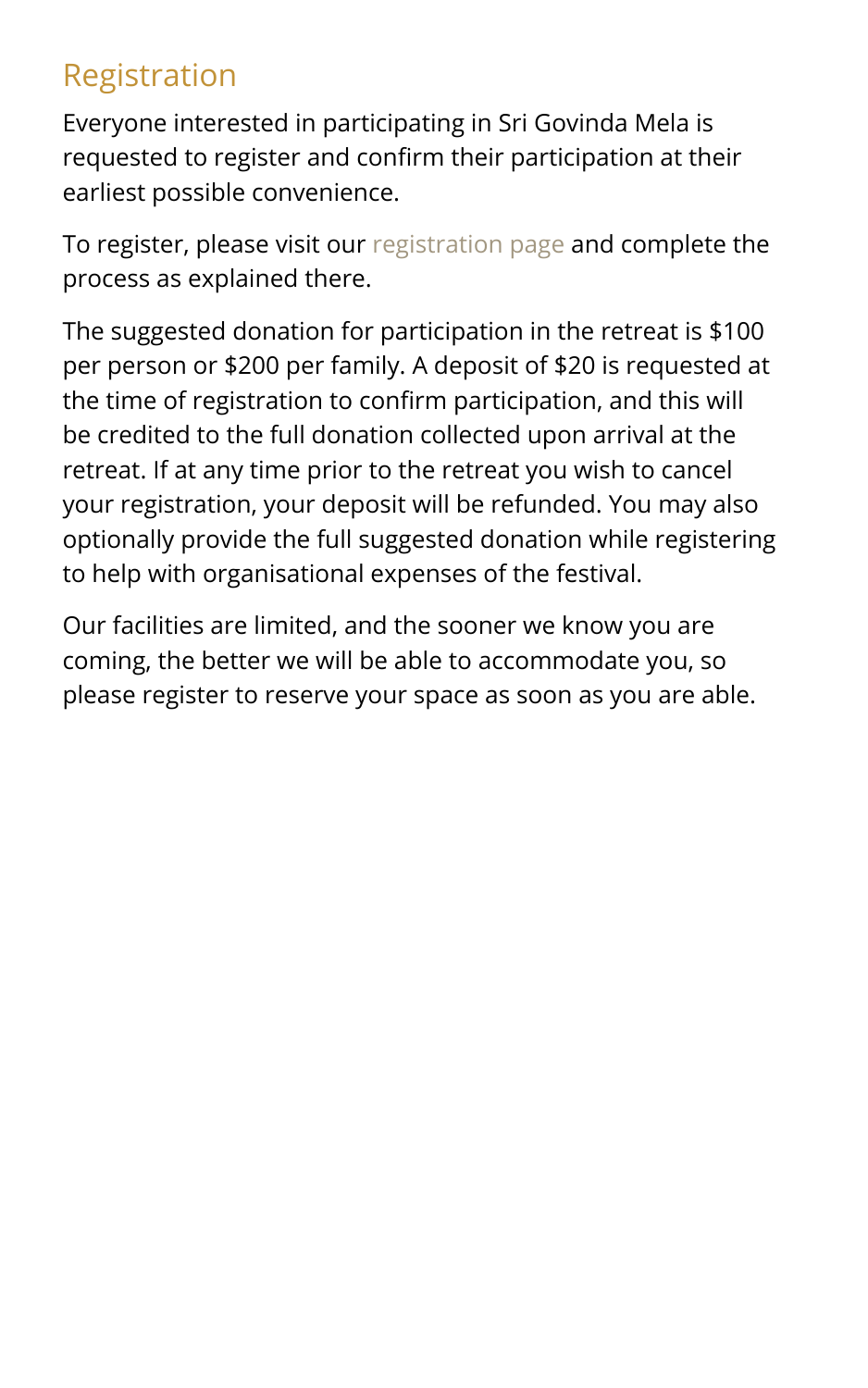# <span id="page-2-0"></span>Transportation

# **Directions**

Sri Chaitanya Saraswat Seva Ashram in Soquel, California is located at:

2900 N. Rodeo Gulch Road Soquel, CA 95073 USA

You can view the address online [here.](https://www.google.com/maps/place/2900%2BN%2BRodeo%2BGulch%2BRd%2C%2BSoquel%2C%2BCA%2B95073/%4037.0006555%2C-121.9954124%2C13z/data%3D%214m5%213m4%211s0x808e3fa7a420f967:0xedb94618c5040969%218m2%213d37.02711%214d-121.961166)

# By car

The ashram is about 10 minutes from the town of Soquel. Driving directions to the ashram from the nearest cities are available here:

- [Santa Cruz](https://www.google.com/maps/dir/Santa%2BCruz%2C%2BCA/2900%2BN%2BRodeo%2BGulch%2BRd%2C%2BSoquel%2C%2BCA%2B95073/%4037.0006084%2C-122.0317598%2C13z/data%3D%213m1%214b1%214m13%214m12%211m5%211m1%211s0x808e441b7c36d549:0x52ca104b2ad7f985%212m2%211d-122.0307963%212d36.9741171%211m5%211m1%211s0x808e3fa7a420f967:0xedb94618c5040969%212m2%211d-121.961166%212d37.02711), [San Jose,](https://www.google.com/maps/dir/San%2BJose%2C%2BCalifornia/2900%2BN%2BRodeo%2BGulch%2BRd%2C%2BSoquel%2C%2BCA%2B95073/%4037.1822506%2C-122.0676972%2C11z/data%3D%213m1%214b1%214m13%214m12%211m5%211m1%211s0x808fcae48af93ff5:0xb99d8c0aca9f717b%212m2%211d-121.8863286%212d37.3382082%211m5%211m1%211s0x808e3fa7a420f967:0xedb94618c5040969%212m2%211d-121.961166%212d37.02711) [San Francisco,](https://www.google.com/maps/dir/San%2BFrancisco%2C%2BCalifornia/2900%2BN%2BRodeo%2BGulch%2BRd%2C%2BSoquel%2C%2BCA%2B95073/%4037.4242047%2C-122.727082%2C9z/data%3D%213m1%214b1%214m13%214m12%211m5%211m1%211s0x80859a6d00690021:0x4a501367f076adff%212m2%211d-122.4194155%212d37.7749295%211m5%211m1%211s0x808e3fa7a420f967:0xedb94618c5040969%212m2%211d-121.961166%212d37.02711) [Sacramento](https://www.google.com/maps/dir/Sacramento%2C%2BCalifornia/2900%2BN%2BRodeo%2BGulch%2BRd%2C%2BSoquel%2C%2BCA%2B95073/%4037.8001558%2C-122.9255398%2C8z/data%3D%213m1%214b1%214m13%214m12%211m5%211m1%211s0x809ac672b28397f9:0x921f6aaa74197fdb%212m2%211d-121.4943996%212d38.5815719%211m5%211m1%211s0x808e3fa7a420f967:0xedb94618c5040969%212m2%211d-121.961166%212d37.02711)
- [Los Angeles](https://www.google.com/maps/dir/Los%2BAngeles%2C%2BCalifornia/2900%2BN%2BRodeo%2BGulch%2BRd%2C%2BSoquel%2C%2BCA%2B95073/%4035.5185393%2C-121.9287844%2C7z/data%3D%213m1%214b1%214m13%214m12%211m5%211m1%211s0x80c2c75ddc27da13:0xe22fdf6f254608f4%212m2%211d-118.2436849%212d34.0522342%211m5%211m1%211s0x808e3fa7a420f967:0xedb94618c5040969%212m2%211d-121.961166%212d37.02711), [Portland](https://www.google.com/maps/dir/Portland%2C%2BOR/2900%2BN%2BRodeo%2BGulch%2BRd%2C%2BSoquel%2C%2BCA%2B95073/%4041.1891444%2C-127.0662593%2C6z/data%3D%213m1%214b1%214m13%214m12%211m5%211m1%211s0x54950b0b7da97427:0x1c36b9e6f6d18591%212m2%211d-122.6764816%212d45.5230622%211m5%211m1%211s0x808e3fa7a420f967:0xedb94618c5040969%212m2%211d-121.961166%212d37.02711), [Salt Lake City](https://www.google.com/maps/dir/Salt%2BLake%2BCity%2C%2BUT/2900%2BN%2BRodeo%2BGulch%2BRd%2C%2BSoquel%2C%2BCA%2B95073/%4038.9835848%2C-121.5059465%2C6z/data%3D%213m1%214b1%214m13%214m12%211m5%211m1%211s0x87523d9488d131ed:0x5b53b7a0484d31ca%212m2%211d-111.8910474%212d40.7607793%211m5%211m1%211s0x808e3fa7a420f967:0xedb94618c5040969%212m2%211d-121.961166%212d37.02711)

# By bus

If you plan to come by bus, book your ticket to the Santa Cruz [Bus Station.](http://locations.greyhound.com/bus-stations/us/california/santa-cruz/bus-station-893442) We will be happy to pick you up there and bring you to the ashram if you request this on your registration form. Alternately, from the [Santa Cruz Metro Center](https://www.google.com/maps/place/Santa%2BCruz%2BMetro%2BCenter/%4036.9708684%2C-122.0265832%2C17z/data%3D%213m1%214b1%214m5%213m4%211s0x808e6a9d7d0e43cf:0xae61bff611e57708%218m2%213d36.9708684%214d-122.0243945), located adjacent to the Bus Station, you can ride the local [#71 bus](http://scmtd.com/en/routes/schedules/systemschedule/71/20173) for about 15 minutes to the Ashram's nearest bus stop at [Soquel Drive and](https://www.google.com/maps/place/Soquel%2BDr%2B%2526%2BResearch%2BPark%2BDr%2C%2BSoquel%2C%2BCA%2B95073/%4036.987364%2C-121.9706222%2C17z/data%3D%213m1%214b1%214m5%213m4%211s0x808e15602321c54d:0xbcca523ae8a3c2d9%218m2%213d36.9873597%214d-121.9684282)  [Research Park Drive.](https://www.google.com/maps/place/Soquel%2BDr%2B%2526%2BResearch%2BPark%2BDr%2C%2BSoquel%2C%2BCA%2B95073/%4036.987364%2C-121.9706222%2C17z/data%3D%213m1%214b1%214m5%213m4%211s0x808e15602321c54d:0xbcca523ae8a3c2d9%218m2%213d36.9873597%214d-121.9684282) It is about a one hour walk to the ashram from there, so again we will be happy to pick you up and bring you by car from the bus stop to the ashram.

# By plane

If you plan to arrive by air, the closest airports to the ashram are San Jose Airport (SJC), San Francisco Airport (SFO), and Oakland Airport (OAK). Driving directions from the airports to the ashram are available here:

• [SJC](https://www.google.com/maps/dir/Norman%2BY.%2BMineta%2BSan%2BJose%2BInternational%2BAirport%2B%28SJC%29%2C%2B1701%2BAirport%2BBlvd%2C%2BSan%2BJose%2C%2BCA%2B95110/41st%2BAve%2C%2BSoquel%2C%2BCA%2B95073/2900%2BNorth%2BRodeo%2BGulch%2BRoad%2C%2BSoquel%2C%2BCA/%4037.0355849%2C-122.0217075%2C12z/data%3D%214m20%214m19%211m5%211m1%211s0x808fcbc3fab3c59b:0xbcfa443f6df67e3e%212m2%211d-121.9289375%212d37.3639472%211m5%211m1%211s0x808e156bf06af06b:0x8753e3de50964295%212m2%211d-121.9649209%212d36.9855867%211m5%211m1%211s0x808e3fa7a420f967:0xedb94618c5040969%212m2%211d-121.961166%212d37.02711%213e0), [SFO](https://www.google.com/maps/dir/San%2BFrancisco%2BAirport%2C%2BSan%2BFrancisco%2C%2BCA/41st%2BAve%2C%2BSoquel%2C%2BCA%2B95073/2900%2BNorth%2BRodeo%2BGulch%2BRoad%2C%2BSoquel%2C%2BCA/%4037.3011506%2C-122.4583375%2C10z/data%3D%213m1%214b1%214m20%214m19%211m5%211m1%211s0x808f778c55555555:0xa4f25c571acded3f%212m2%211d-122.3789554%212d37.6213129%211m5%211m1%211s0x808e156bf06af06b:0x8753e3de50964295%212m2%211d-121.9649209%212d36.9855867%211m5%211m1%211s0x808e3fa7a420f967:0xedb94618c5040969%212m2%211d-121.961166%212d37.02711%213e0), [OAK](https://www.google.com/maps/dir/Oakland%2BInternational%2BAirport%2C%2BAirport%2BDrive%2C%2BOakland%2C%2BCA/41st%2BAve%2C%2BSoquel%2C%2BCA%2B95073/2900%2BNorth%2BRodeo%2BGulch%2BRoad%2C%2BSoquel%2C%2BCA/%4037.35508%2C-122.6209293%2C9z/data%3D%213m1%214b1%214m20%214m19%211m5%211m1%211s0x808f845402c0a641:0xb0630c0f03017460%212m2%211d-122.2197428%212d37.7125689%211m5%211m1%211s0x808e156bf06af06b:0x8753e3de50964295%212m2%211d-121.9649209%212d36.9855867%211m5%211m1%211s0x808e3fa7a420f967:0xedb94618c5040969%212m2%211d-121.961166%212d37.02711%213e0)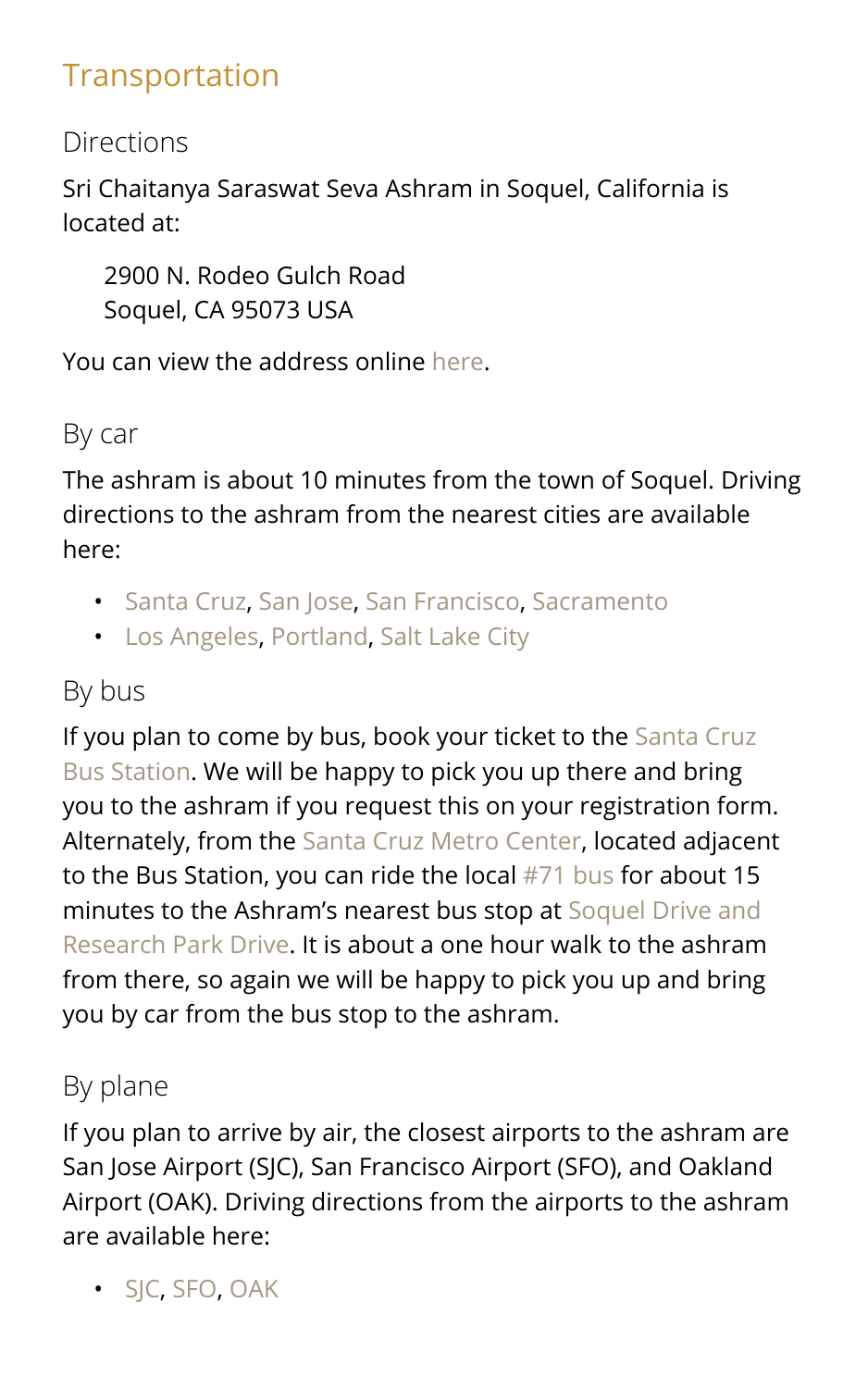Bus routes from the airports to Santa Cruz are available here:

• [SJC](https://www.google.com/maps/dir/Norman%2BY.%2BMineta%2BSan%2BJose%2BInternational%2BAirport%2C%2B1701%2BAirport%2BBlvd%2C%2BSan%2BJose%2C%2BCA%2B95110/Santa%2BCruz%2C%2BCalifornia/%4037.1708351%2C-122.2400396%2C10z/data%3D%213m1%214b1%214m19%214m18%211m5%211m1%211s0x808fcbc3fab3c59b:0xbcfa443f6df67e3e%212m2%211d-121.9289375%212d37.3639472%211m5%211m1%211s0x808e441b7c36d549:0x52ca104b2ad7f985%212m2%211d-122.0307963%212d36.9741171%212m4%215e0%215e1%215e3%218j1495038813%213e3), [SFO](https://www.google.com/maps/dir/SFO%2BInternational%2BTerminal%2BMain%2BHall%2C%2BSouth%2BAirport%2BBlvd%2C%2BSan%2BFrancisco%2C%2BCA/Santa%2BCruz%2C%2BCalifornia/%4037.3889429%2C-122.7400298%2C9z/data%3D%213m1%214b1%214m19%214m18%211m5%211m1%211s0x808f779765edf6b9:0xbb6145824a536895%212m2%211d-122.3895014%212d37.6155067%211m5%211m1%211s0x808e441b7c36d549:0x52ca104b2ad7f985%212m2%211d-122.0307963%212d36.9741171%212m4%215e0%215e1%215e3%218j1495038813%213e3), [OAK](https://www.google.com/maps/dir/Oakland%2BInternational%2BAirport%2C%2BAirport%2BDrive%2C%2BOakland%2C%2BCA/Santa%2BCruz%2C%2BCalifornia/%4037.3716781%2C-122.6305013%2C9z/data%3D%214m19%214m18%211m5%211m1%211s0x808f845402c0a641:0xb0630c0f03017460%212m2%211d-122.2197428%212d37.7125689%211m5%211m1%211s0x808e441b7c36d549:0x52ca104b2ad7f985%212m2%211d-122.0307963%212d36.9741171%212m4%215e0%215e1%215e3%218j1495038813%213e3)

If you inform us of your flight details, we will arrange for your transportation by car from the airport directly to the ashram.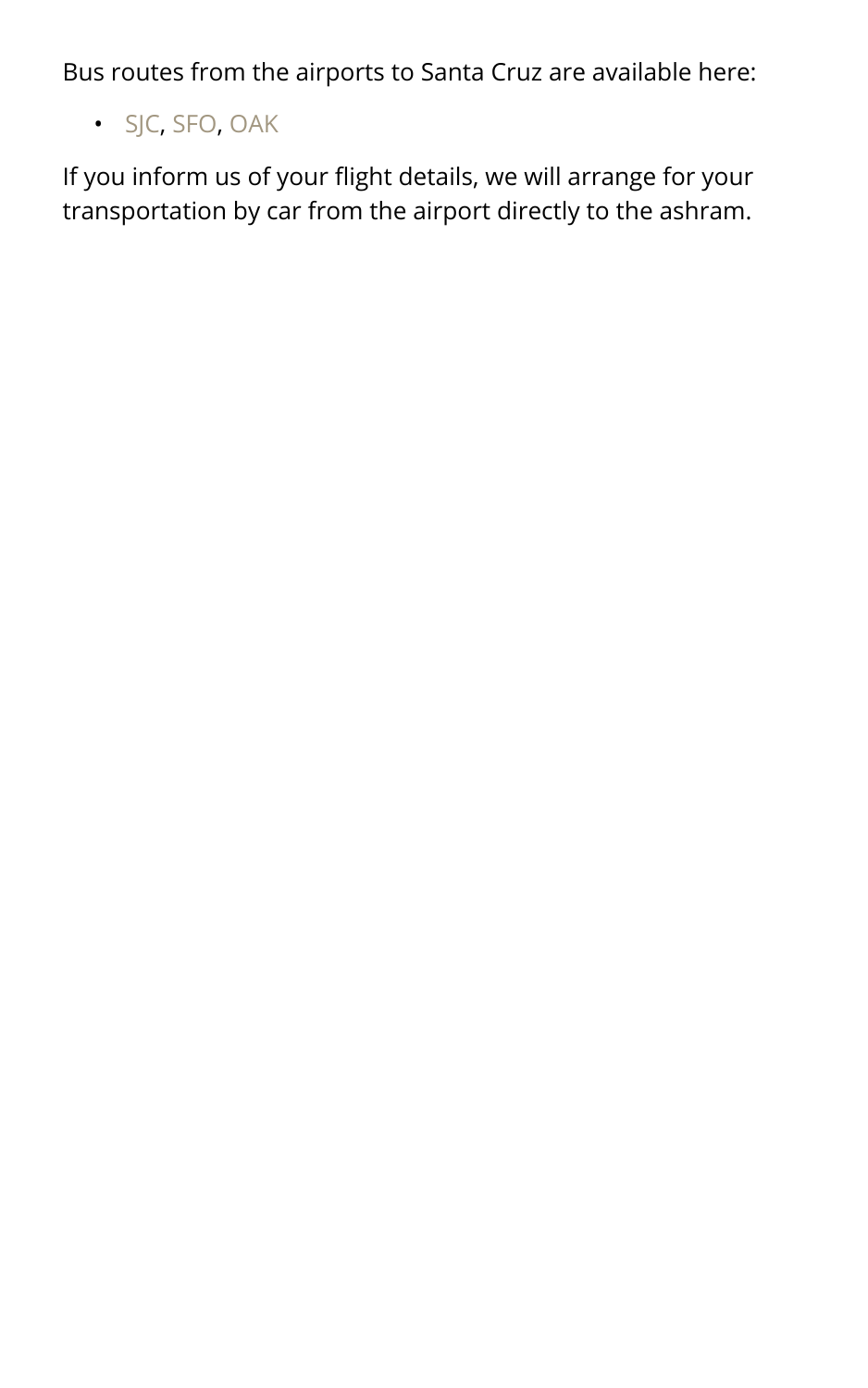# <span id="page-4-0"></span>The facilities

# Parking

If you come by car to the ashram, there will be space to park your car on site.

# Camping

All the camp sites at the Ashram are within 150 meters walk of the parking area and the main ashram buildings. Sites to camp beside your car are limited and will be available on a first come, first serve basis.

#### Bathrooms

The bathroom facilities at the ashram are rustic, so please come prepared for this, but hot showers will be available for everyone.

# Communication

Cell tower reception with most carriers is limited on the majority of the ashram property. Should you need to be contacted, you can be reached while at the ashram on the Ashram landline at 831-462-4712.

# Things to watch out for

Mosquitoes, ticks, and poison oak are found at the Ashram. Especially while walking in high grass or anywhere off-trail, please beware of poison oak and afterwards check to make sure you are free from any ticks.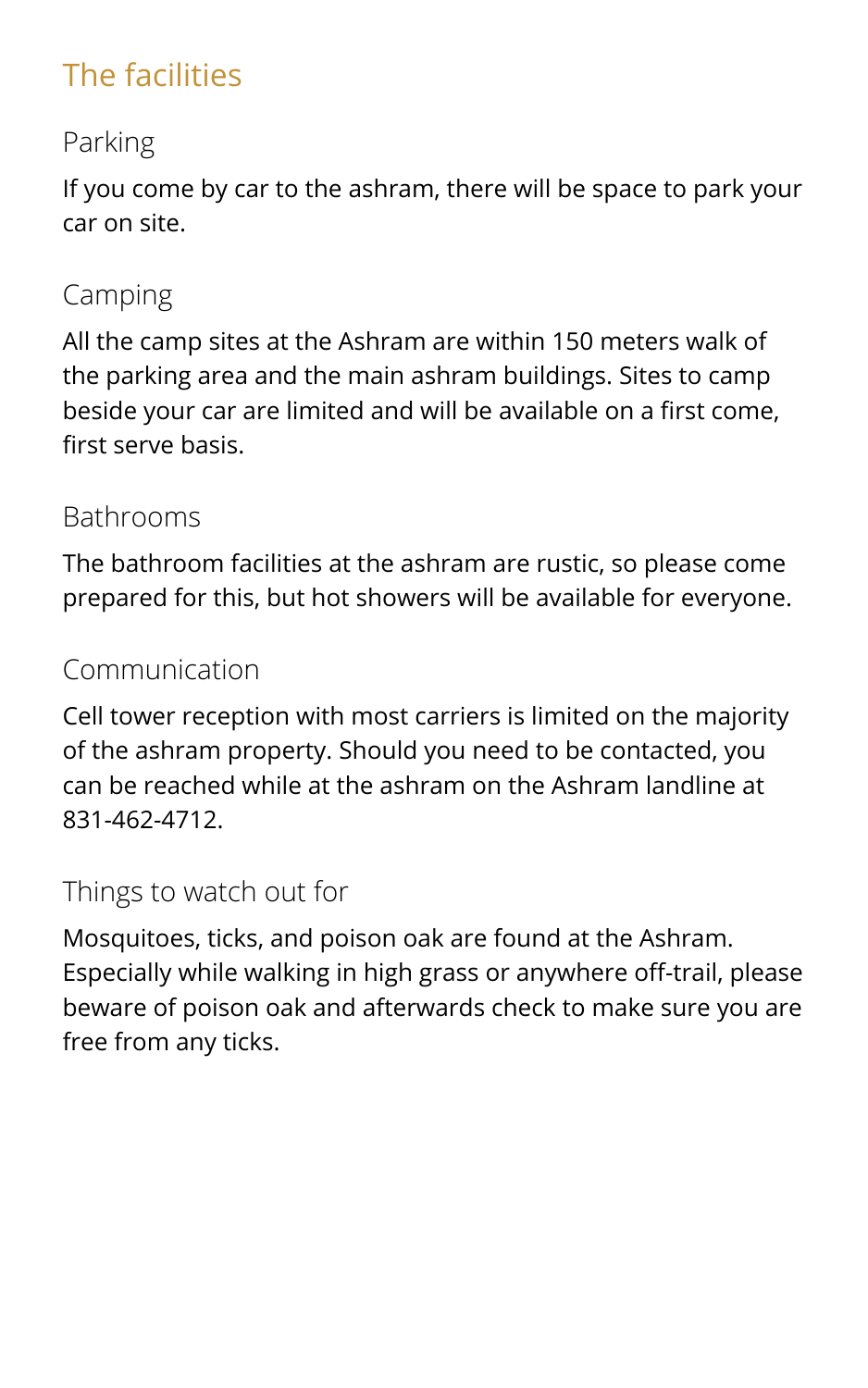# <span id="page-5-0"></span>What to bring

For everyone:

Clothing

Devotional clothes are encouraged White dhotis and kurtas for men Sarees for women

**Hats** 

For the sun and for warmth at night Light

Flash light/headlamp

Alarm

A clock or a device that has an alarm function Personal hygiene items

Soap, toothbrush, toothpaste, etc.

Towel/gumcha

Reusable water bottle

Plate, bowl, cup, and spoon

For those who are camping:

Tent

Be sure to have a rain fly and stakes for your tent in case of inclement weather

Sleeping gear

Sleeping bag Sleeping mat (air mattress, futon, etc.) Pillow

# <span id="page-5-1"></span>What not to bring

Drugs, alcohol, tobacco Meat products Weapons Pets Anything illegal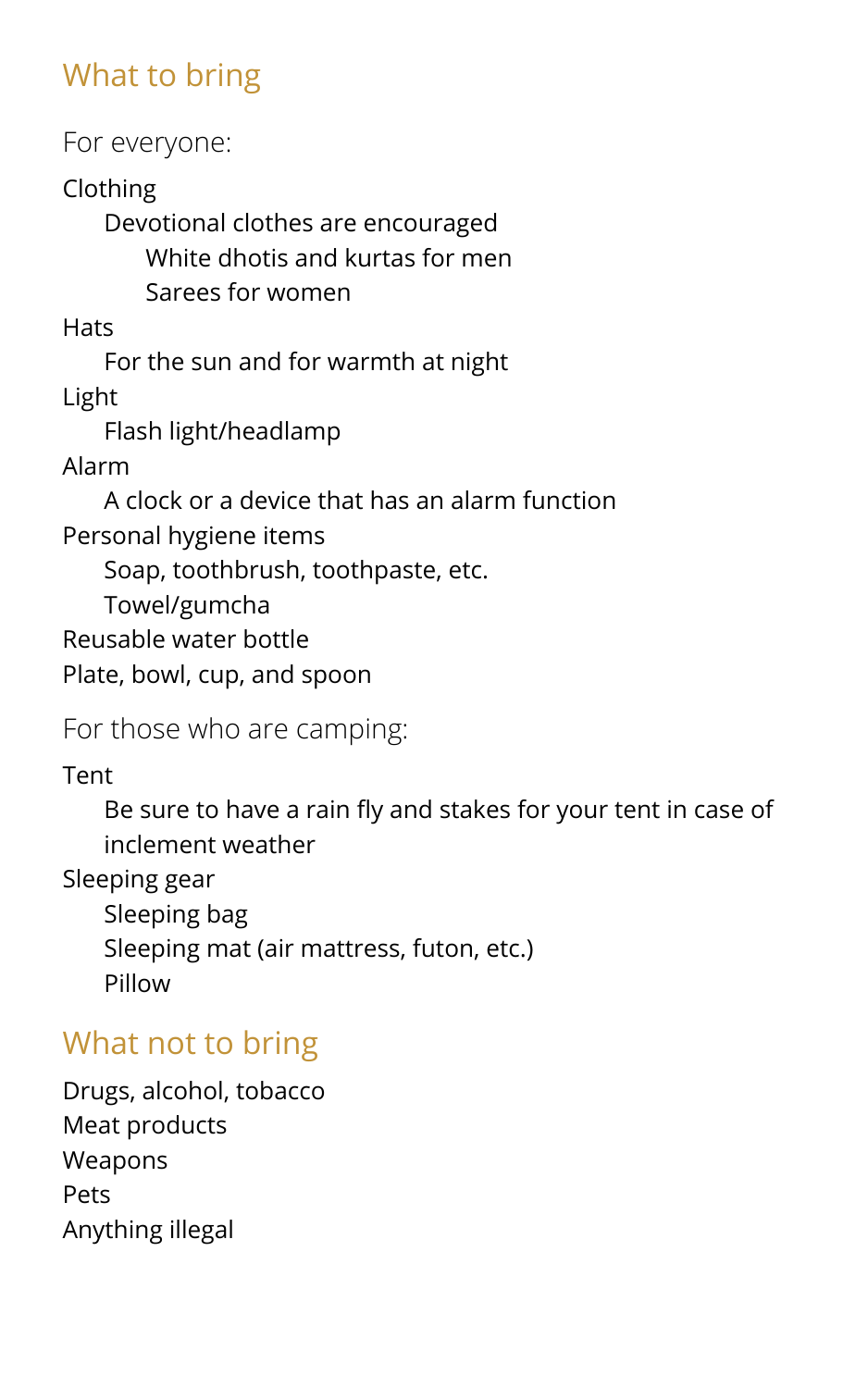# <span id="page-6-0"></span>What's provided

Water

The Soquel Seva Ashram has an abundant water supply coming from an artesian well on site.

Nourishment

All attendees will be provided with three meals a day of delicious prasadam plus additional refreshments throughout the day.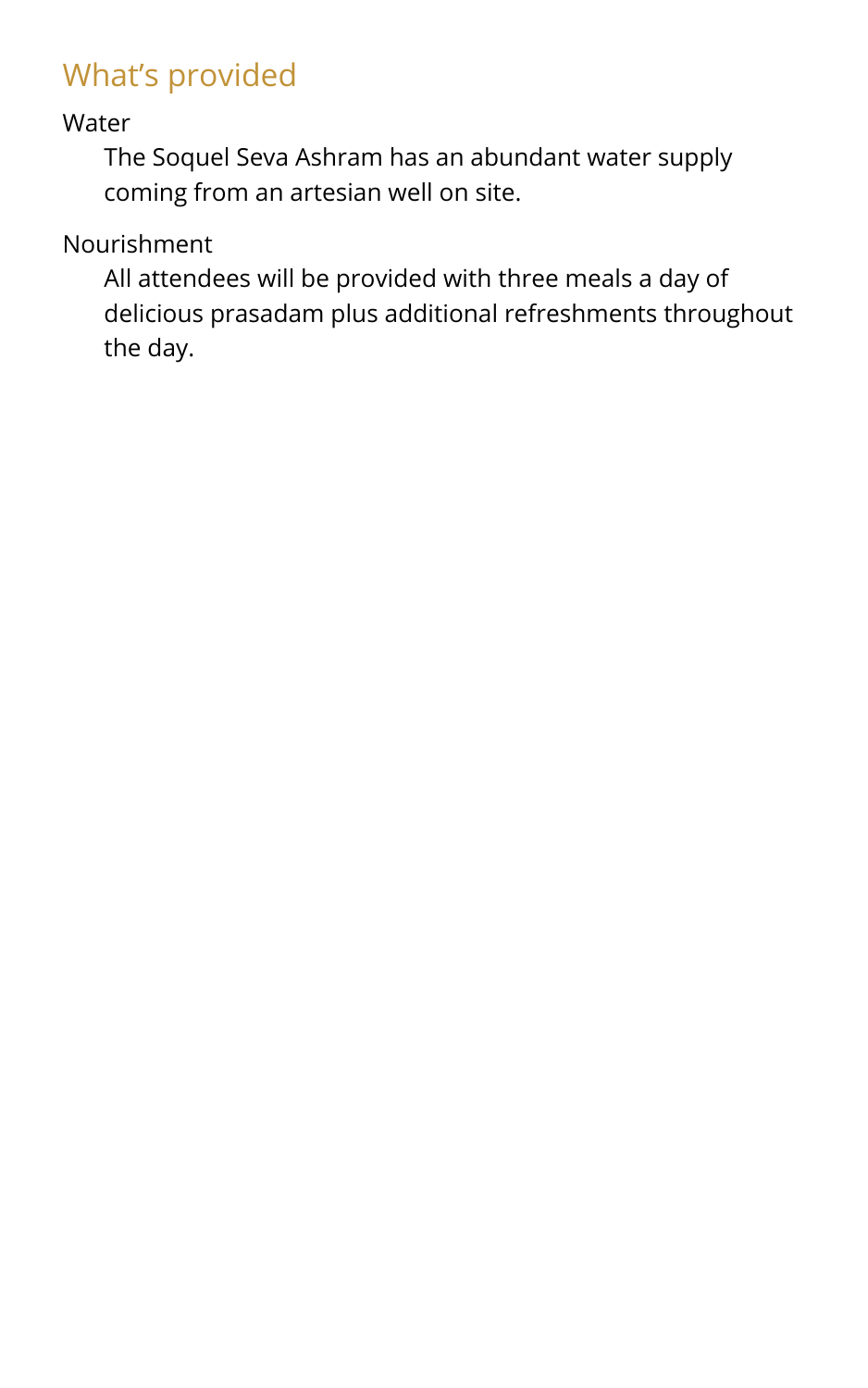# <span id="page-7-0"></span>Respecting the Ashram

The Ashram is a sacred place, and the sanctity of this place needs to be consciously maintained by everyone who visits. So that you can honour this sacred place according to the customs that have been established by our spiritual teachers and better connect with the spirit of devotion being cultivated at the Ashram, please observe the following.

# Cleanliness

Please bathe at least once a day while at the Ashram.

Please keep your personal belongings organised within your personal space (room, tent, car, etc.).

#### Dress

Please wear clean and modest clothes which are not visibly tight and which fully cover the upper body and the legs up to the ankles.

Devotional clothes are encouraged for all attendees and will be available for purchase at the festival for anyone who wishes to acquire them.

# The Temple

Please remove your shoes before entering the Temple.

Please have clean hands, feet, and clothes when entering the Temple.

Please knock lightly on the door as you enter the Temple and bow before the Deities after entering.

Please sit on a mat in the Temple in sukhasana or siddhasana, preferably without leaning against a wall.

If you are not accustomed to sitting cross-legged on the floor for an extended period, you may lean against a wall or sit in a chair.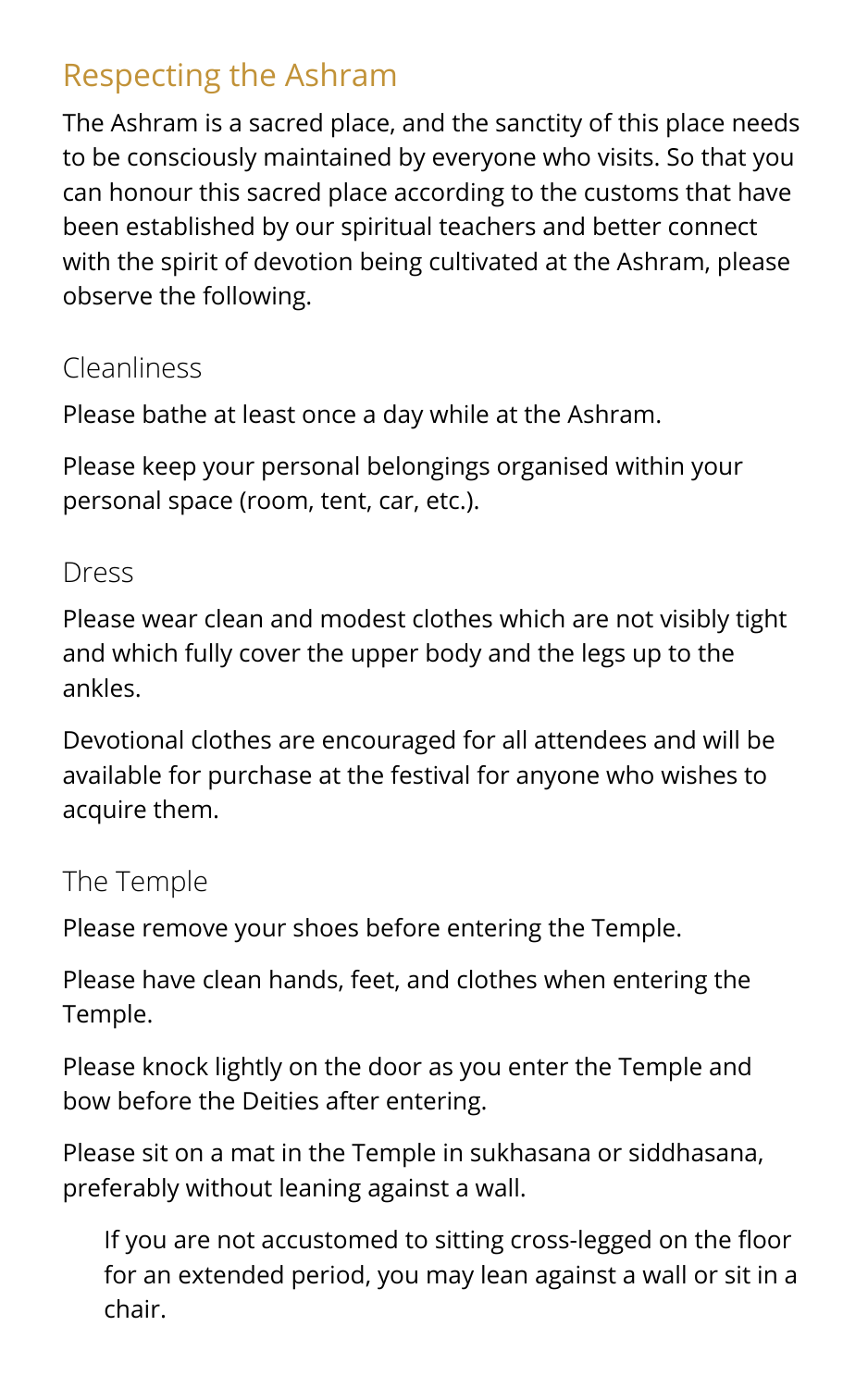While seated in the Temple, please avoid pointing your back or feet towards the altar.

Please do not engage in casual conversation or speak loudly or harshly in the Temple.

Tulasi Devi's greenhouse

Please feel free offer respect to Tulasi Devi from outside her greenhouse but please do not enter the greenhouse unless invited to do so.

Classes

Please feel welcome to ask questions during the classes.

Please avoid leaving in the middle of a class as far as possible.

#### Phones

Phones should be switched off or kept in flight mode during all group activities.

# Conversation

Please engage in discussion that is uplifting and devotional while at the Ashram.

Please do not engage in criticism or quarrel.

#### Prasadam (sanctified food)

Please be on-time for all meals.

Please wash your hands, plate, and utensils before the meal at the sink in the prasadam hall.

Please receive prasadam from someone who is serving rather than serving yourself.

Please wait to start honouring prasadam until the meal-time prayers have been recited.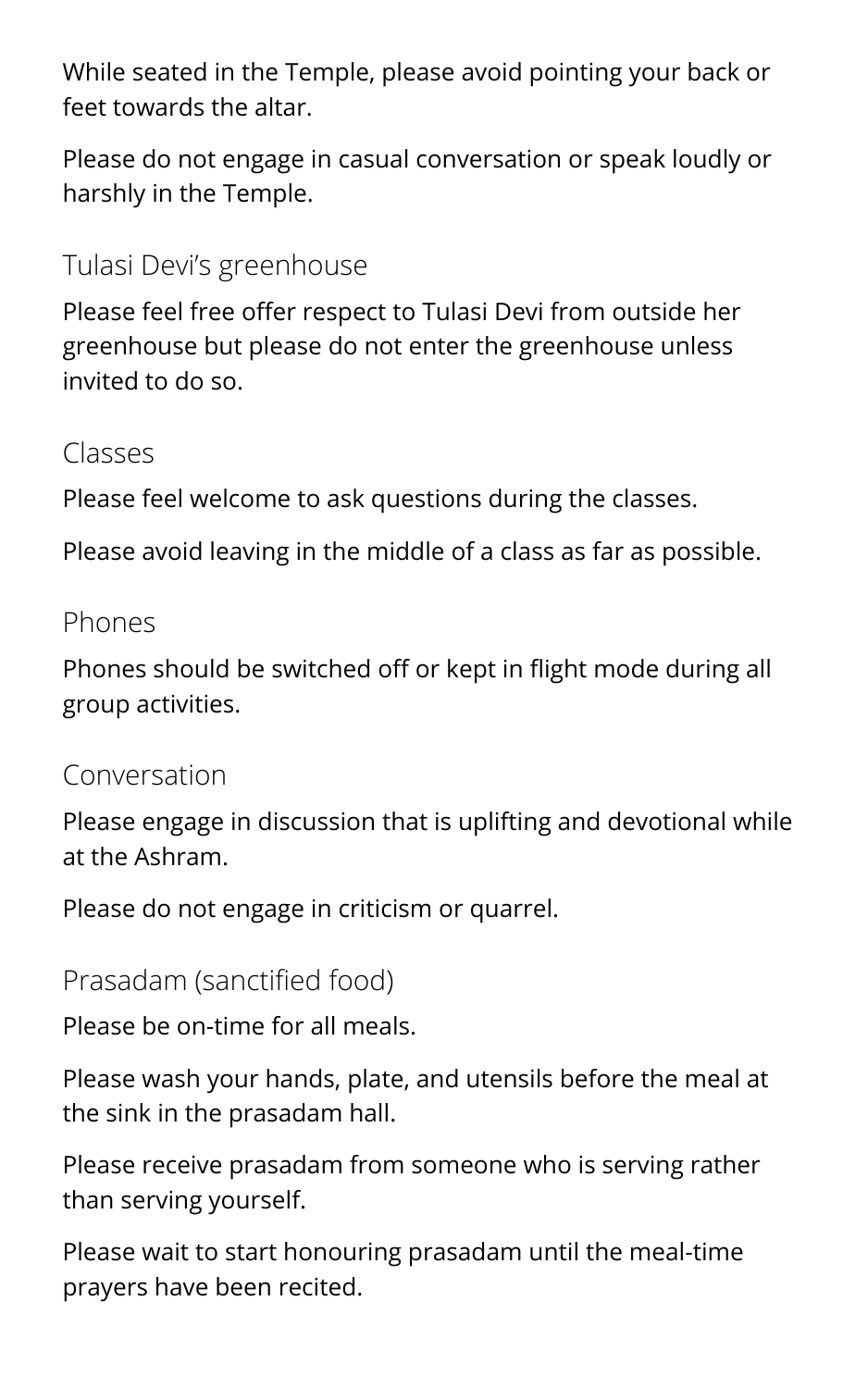Please lift and touch prasadam only with the right hand or with a utensil in the right hand.

Please refrain from talking during meals, or focus conversation on the prasadam or a related spiritual topic.

Please wash your hands, mouth, and dishes after honouring prasadam at the sink in the prasadam hall.

Please clean the area where you honoured prasadam if anything was spilled during the meal.

#### Kitchen

Please do not enter the kitchen unless you have bathed, are wearing clean clothes, and have some specific service to do there.

Not allowed at the Ashram

Use of drugs, alcohol, or tobacco Consumption of meat products Sexual activity Gambling Physical or verbal abuse Foul language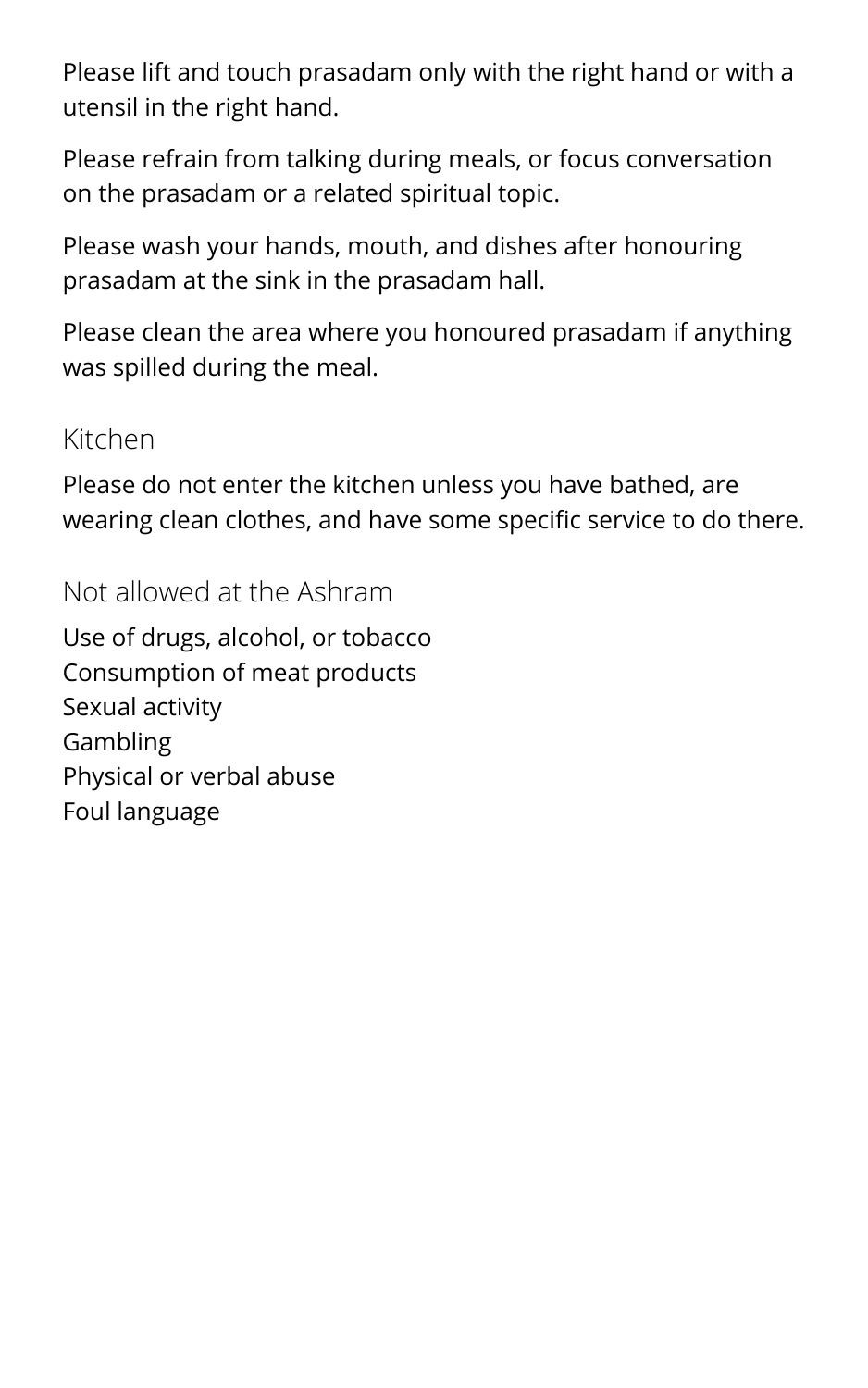# <span id="page-10-0"></span>Upon arrival and after the mela

When you arrive, please first check-in with the reception coorindators before proceeding to your accommodation.

At the conclusion of the mela, please check-out with one of the coordinators as you leave.

Anyone interested in staying longer at the Ashram after the mela should consult with the coordinators at that time and should not remain at the Ashram without having received persmission for an extended stay.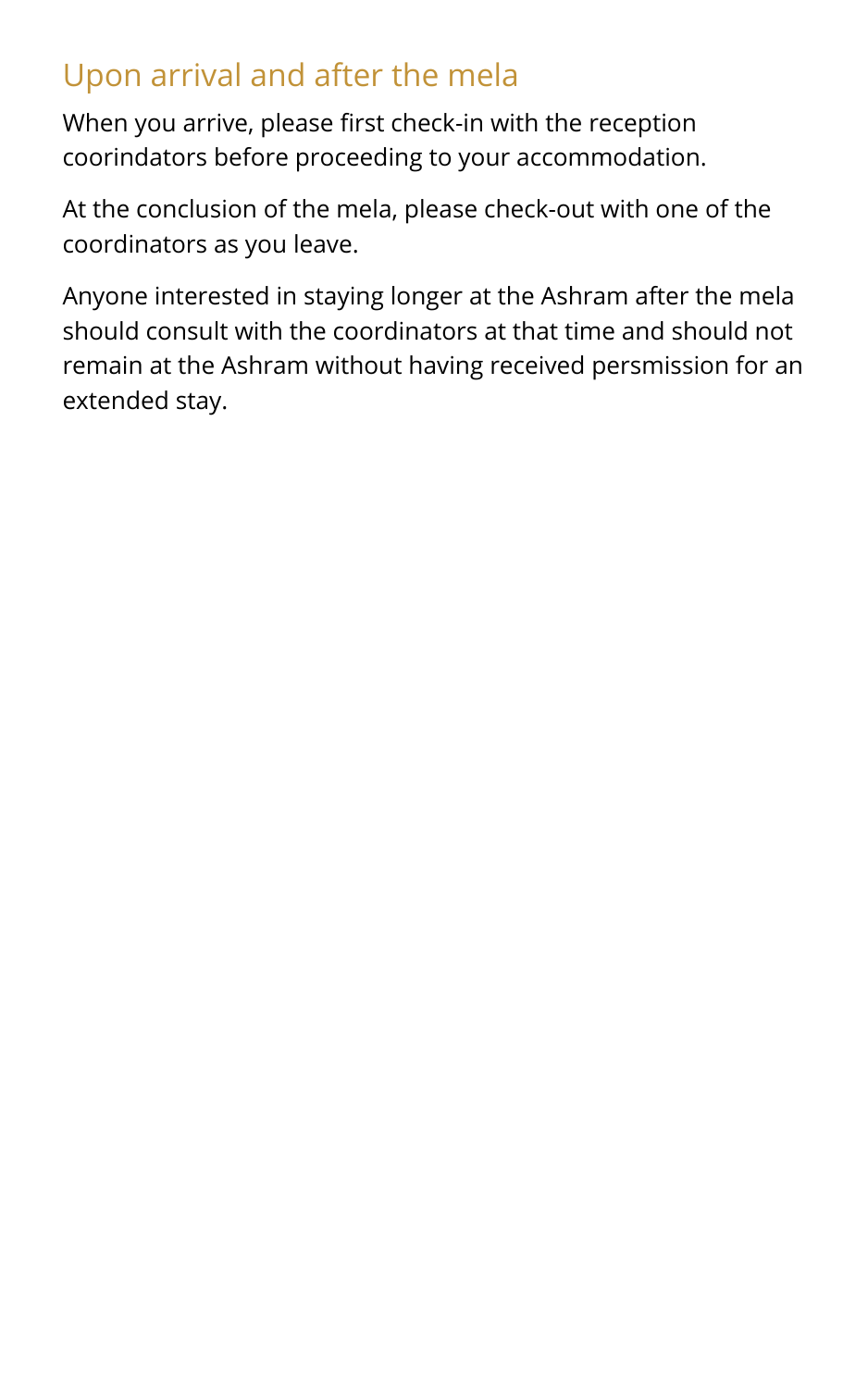# <span id="page-11-0"></span>A Quick Look at the Facilities



Sri Chaitanya Saraswat Seva Ashram Soquel, California, USA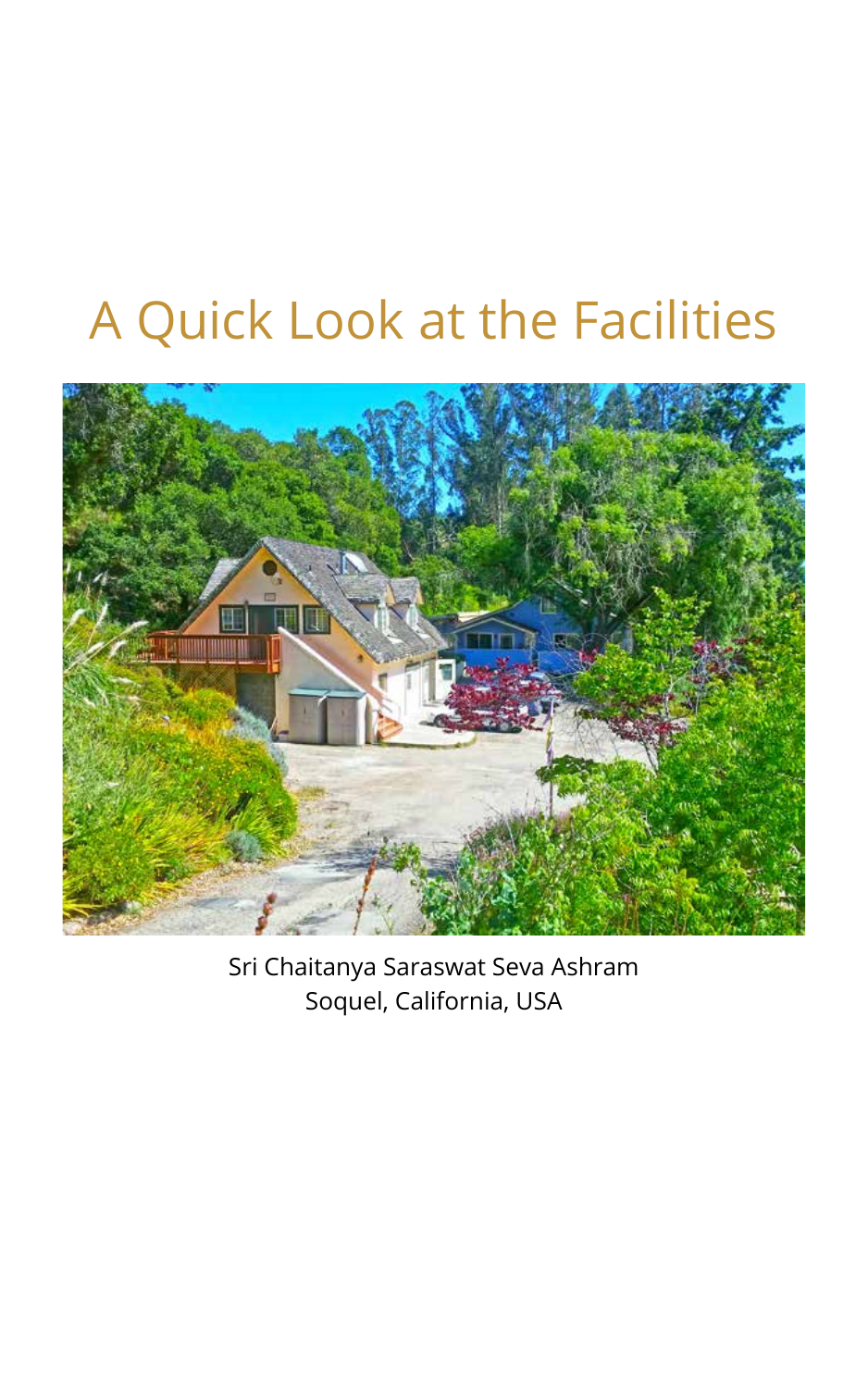

Located 5 miles inland from the Monterey Bay in the foothills of the Santa Cruz Mountains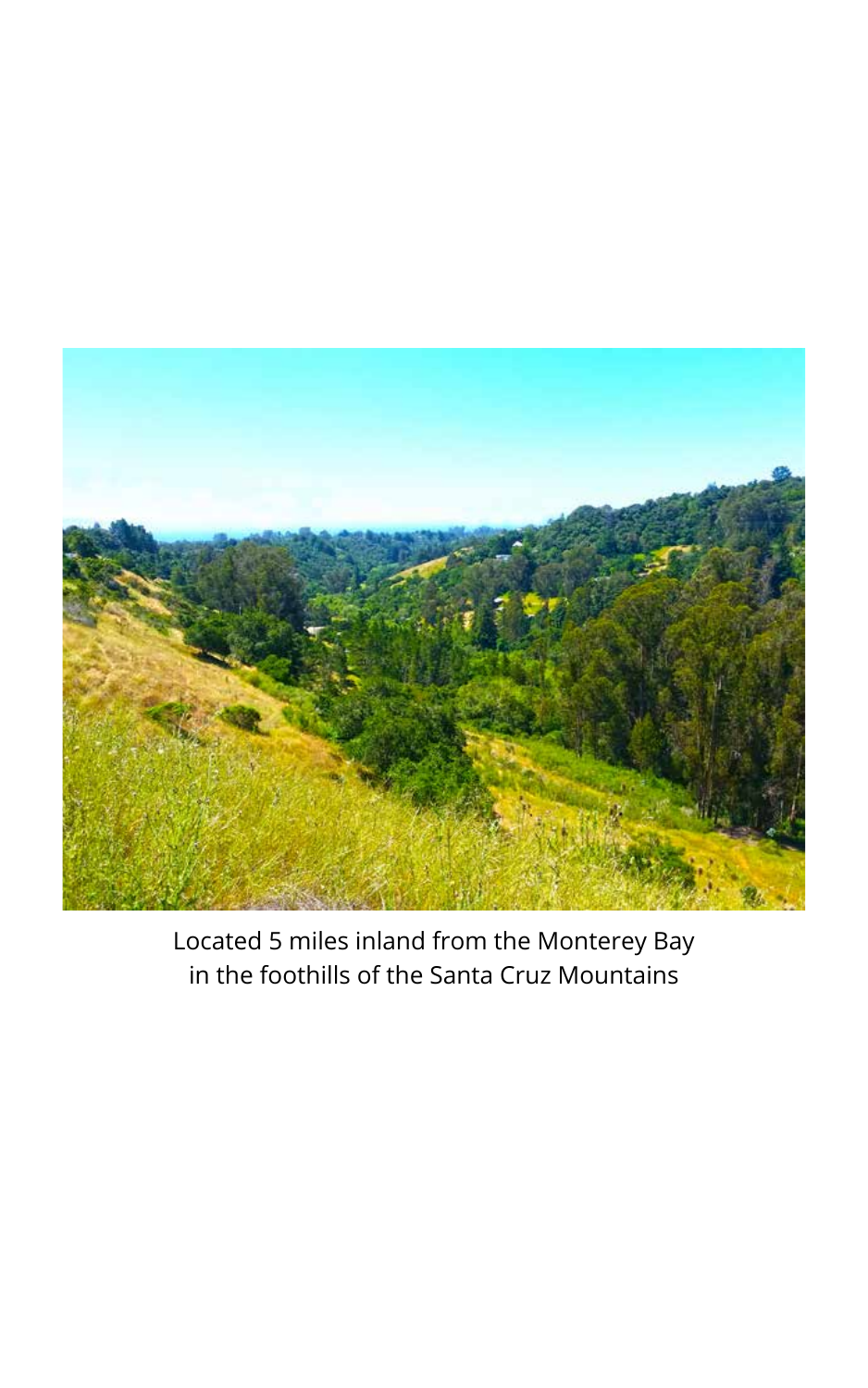

The Ashram's 28 acres spans across Rodeo Gulch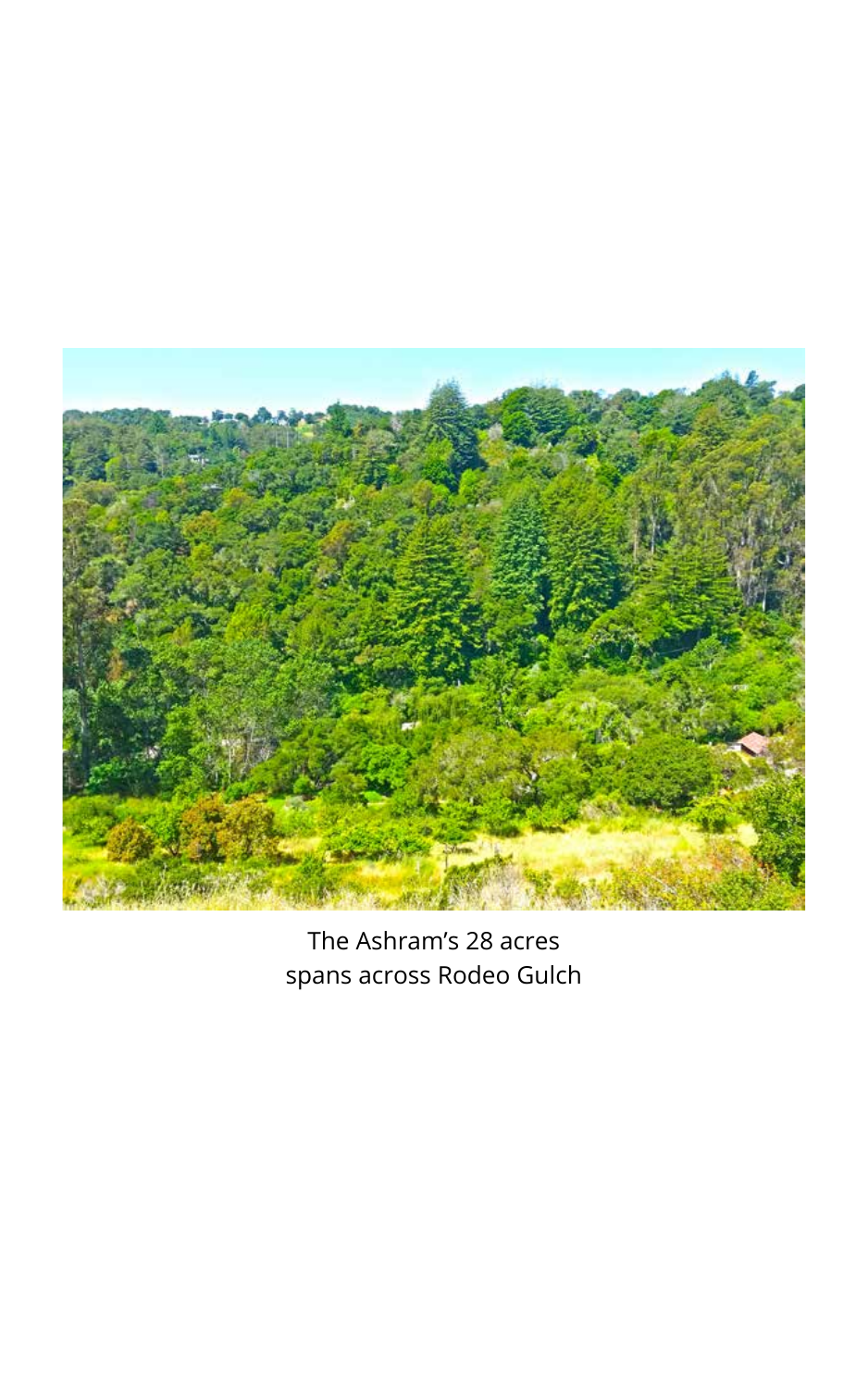

The Ashram's hillside meadows are reminisicent of Govardhan Hill in Vrindavan.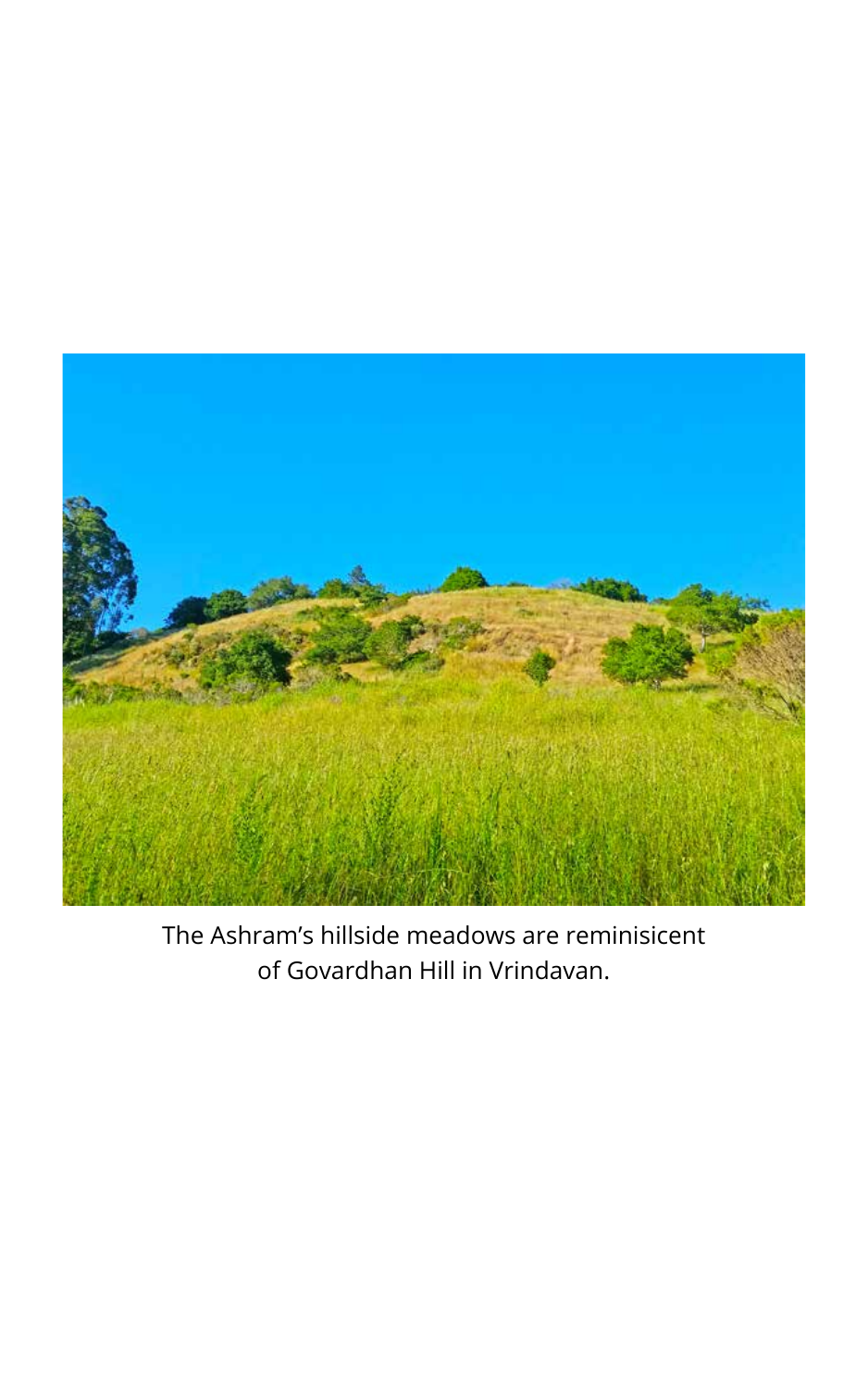

Nature trails crisscross the Ashram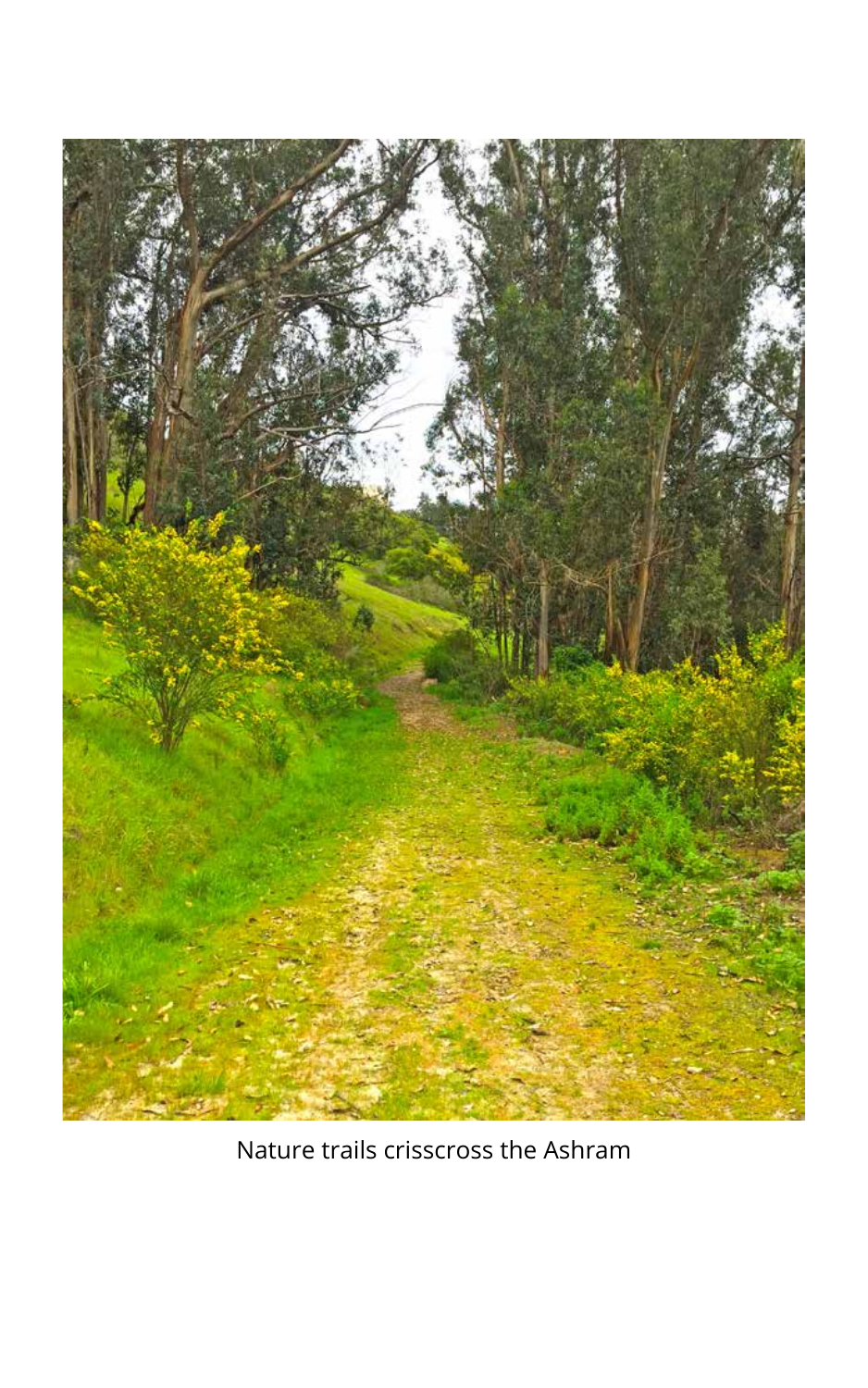

Apples, pears, plums, and avocados ornament the Ashram's hillside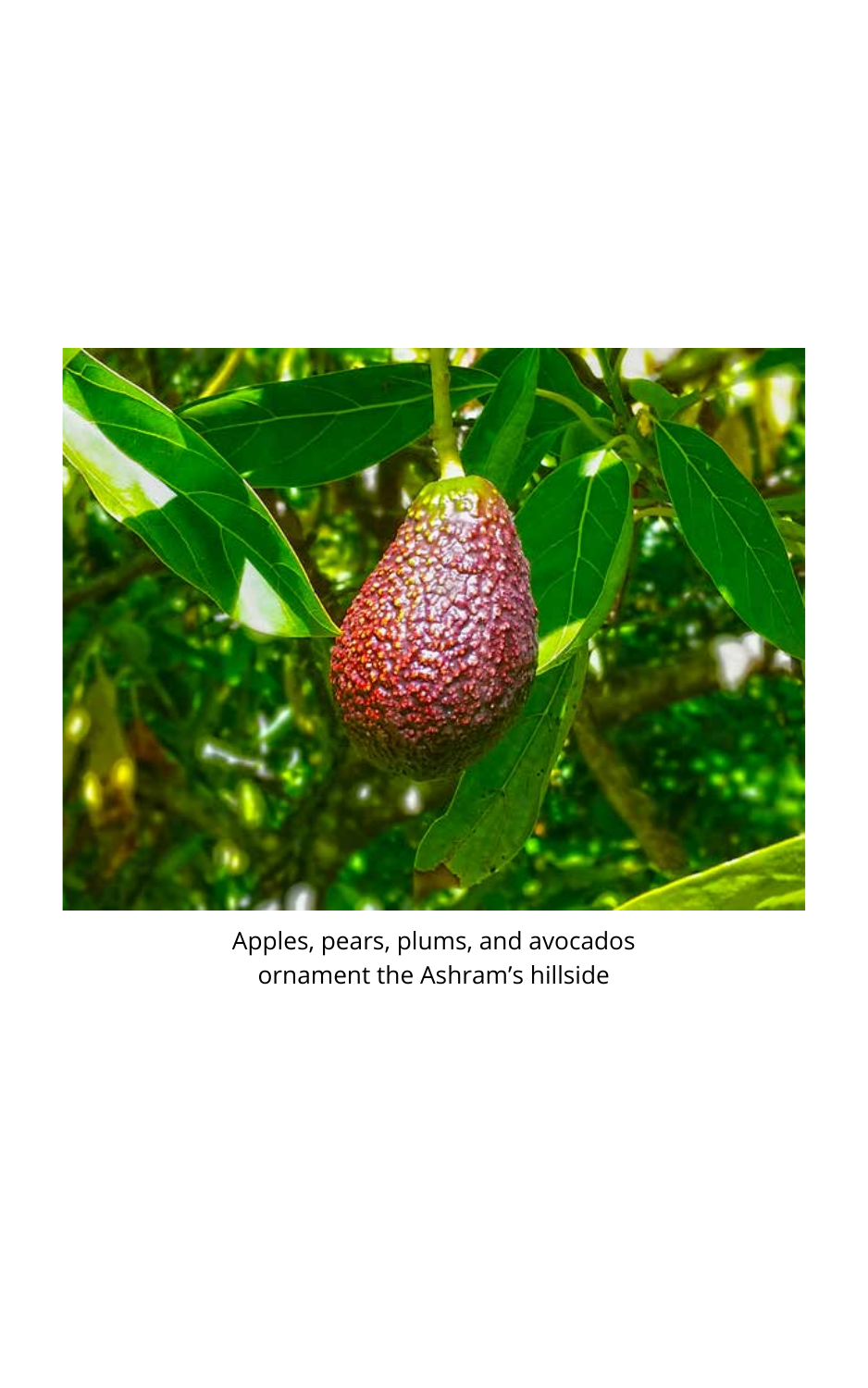

Sri Puspa Samadhi Mandir

of

Srila Bhakti Sundar Govinda Dev-Goswami Maharaj The Founder-Acharya of the Ashram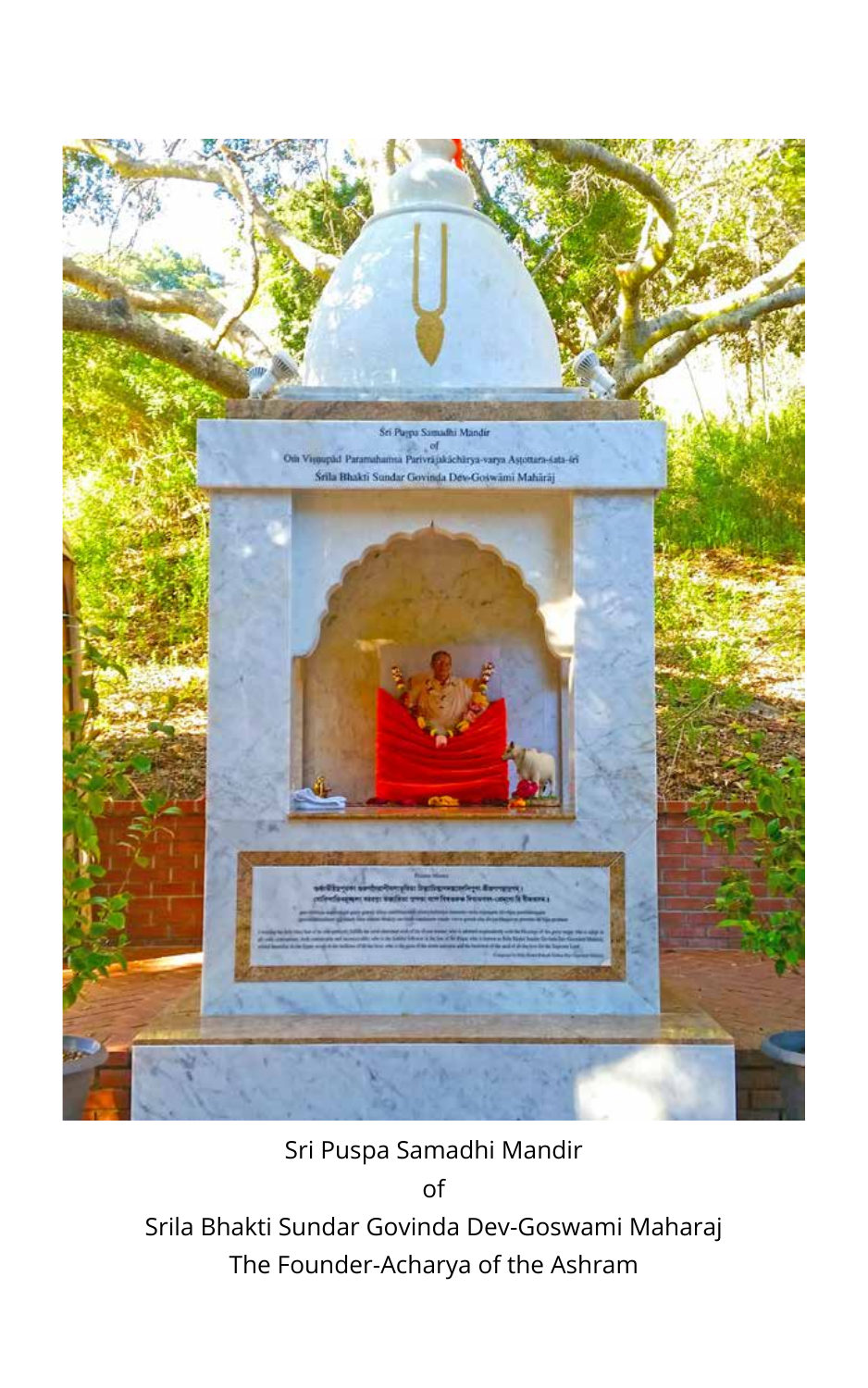

The Pushpa Samadhi Mandir of Srila Bhakti Sundar Govinda Dev-Goswami Maharaj beneath his favourite oak tree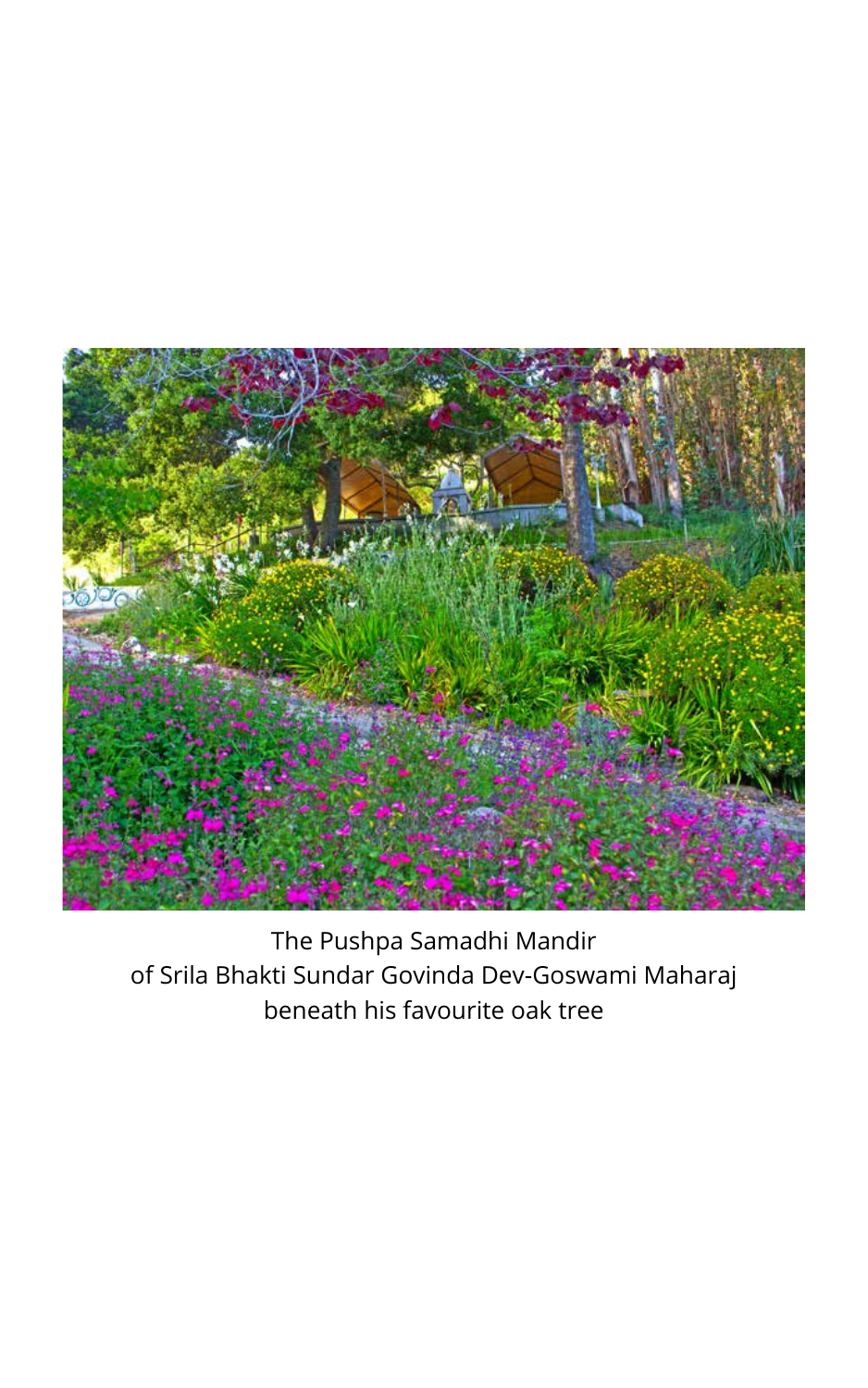

Kirtan instruments in the Temple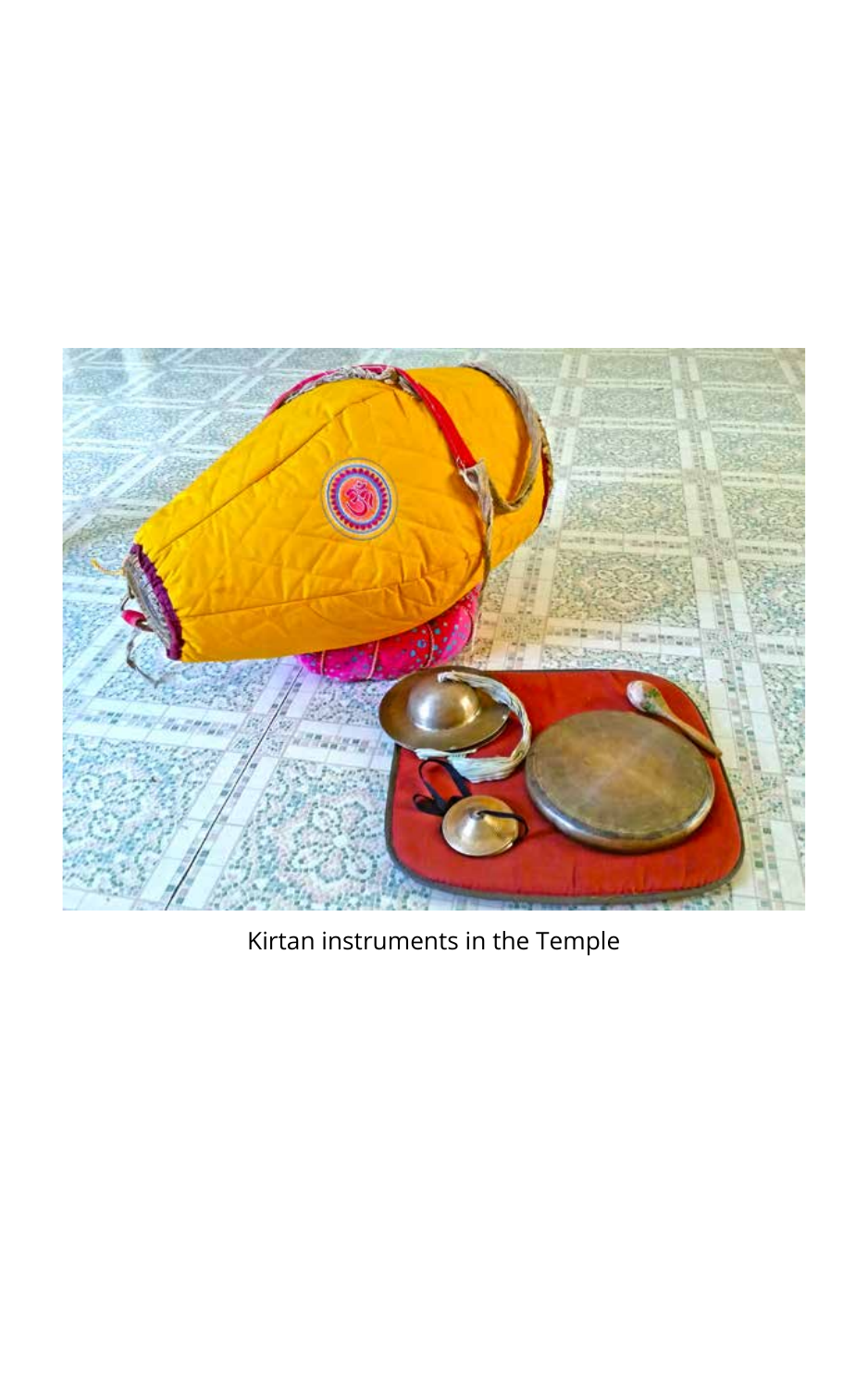

A midday offering at the Asrham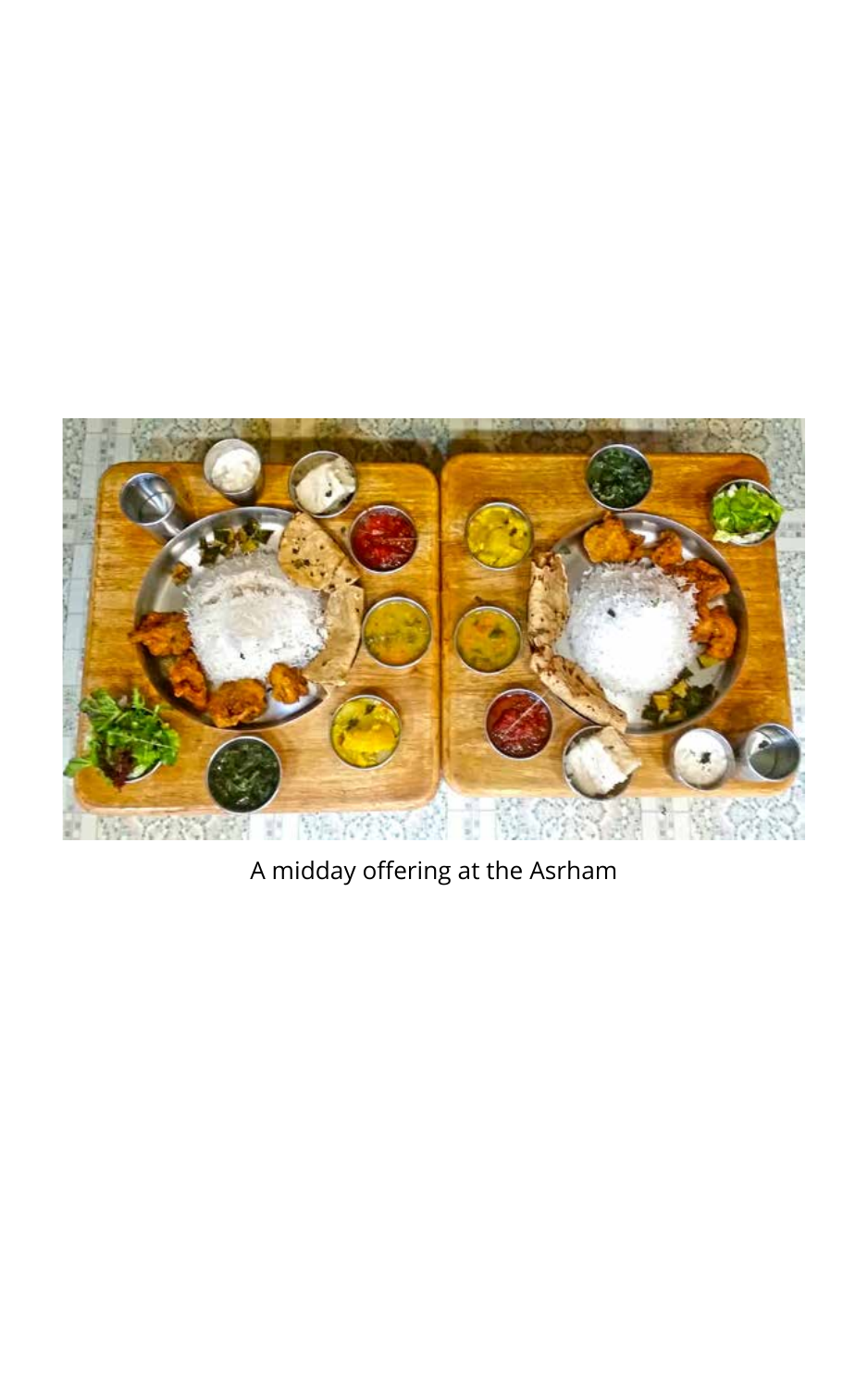

Sri Sri Guru Gauranga Gandharvika Giridhari The Presiding Deities of the Ashram